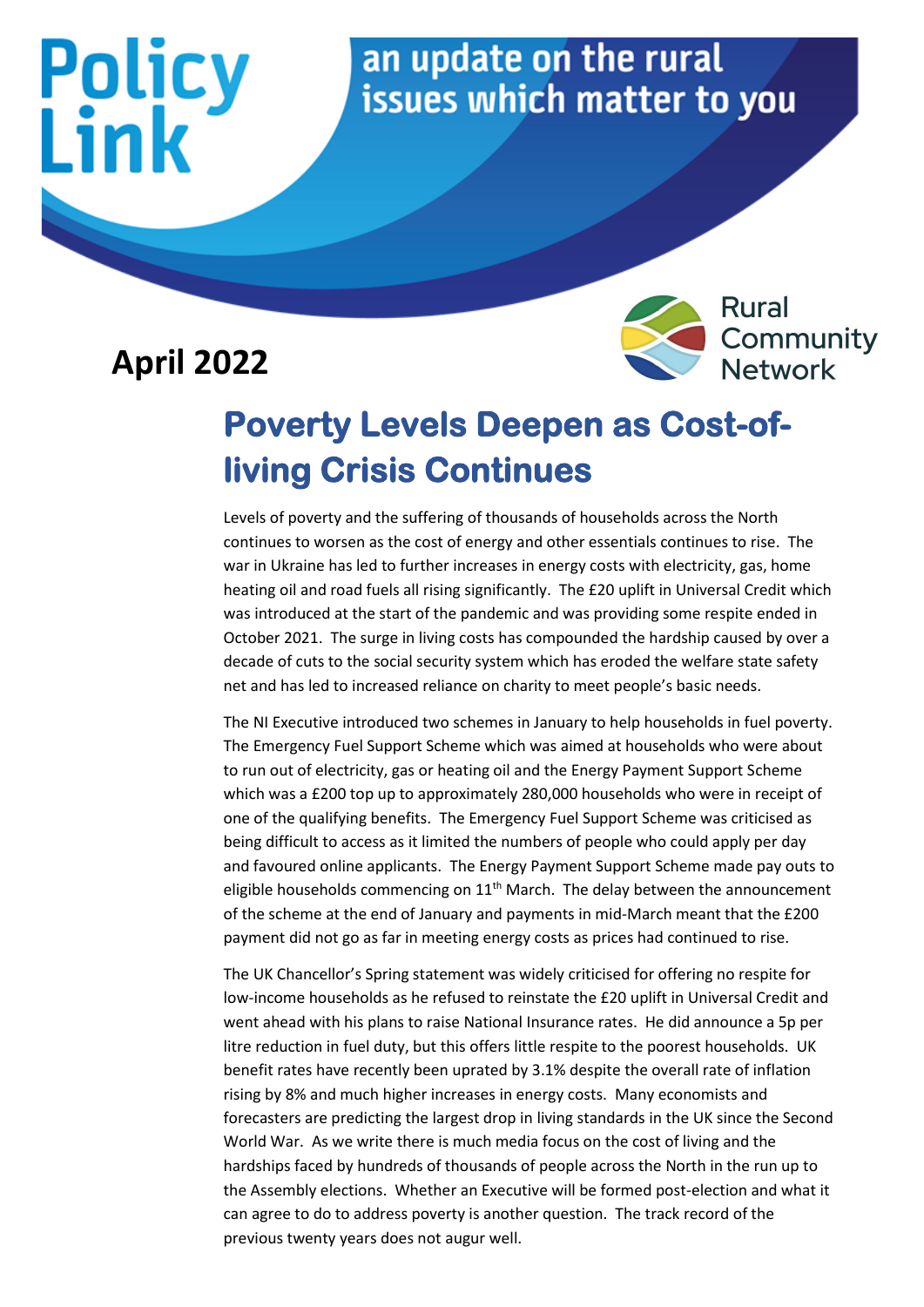

#### **Climate Change Bill**

If you have been reading Policy Link over the past year you will know that we had two climate change bills progressing through the legislative process simultaneously. The Minister's bill, known as Climate Change Bill No 2 reached the final legislative stage before Clare Bailey's Private Members' Bill because, as an Executive Bill, it took priority. What we have ended up with though is a hybrid Bill with elements from both bills as MLAs took the opportunity to propose a series of amendments to the Minister's Bill during the final stage debate. The Bill was amended to include a target for net zero carbon by 2050 (the Minister's favoured target was an 82% reduction by 2050), a commitment to establish a Just Transition Commission, creation of a new office of Climate Commissioner and commitment to create a Climate Action Plan within 2 years of the Act becoming law. The Bill was further amended when the Assembly backed an amendment from Minister Poots to separate out methane gas from the net zero target and aim for a reduction in methane of 46% by 2050. The amendment to exclude methane from the net zero target was welcomed by the farming and agri-food sectors as they had expressed reservations about the impact of a net zero target for all greenhouse gases on food production. The Minister's amendment was heavily criticised by Green party leader Clare Bailey MLA who warned of the warming effect of methane globally. Despite her reservations over the methane target Ms. Bailey withdrew her Private Members' Bill as the Climate Change Bill No 2 had incorporated many of the elements of her Bill through the amendments passed.

Northern Ireland joins the rest of these islands in having its own climate change legislation. The challenge now will be to put the aspirations of the legislation into practice. This will require a functioning Assembly post-election and further detailed work by government departments, private sector, and the wider community to rise to the challenge of de-carbonisation of our economy and society.

The legislation passed just a few weeks before the latest International Panel on Climate Change report was released. The IPCC (click [here](https://www.ipcc.ch/) for the report) sounded dire warnings that its 'now or never'. It warned that transition to a low carbon economy and society had to be ramped up with emissions peaking by 2025 if we are to avoid profound consequences.

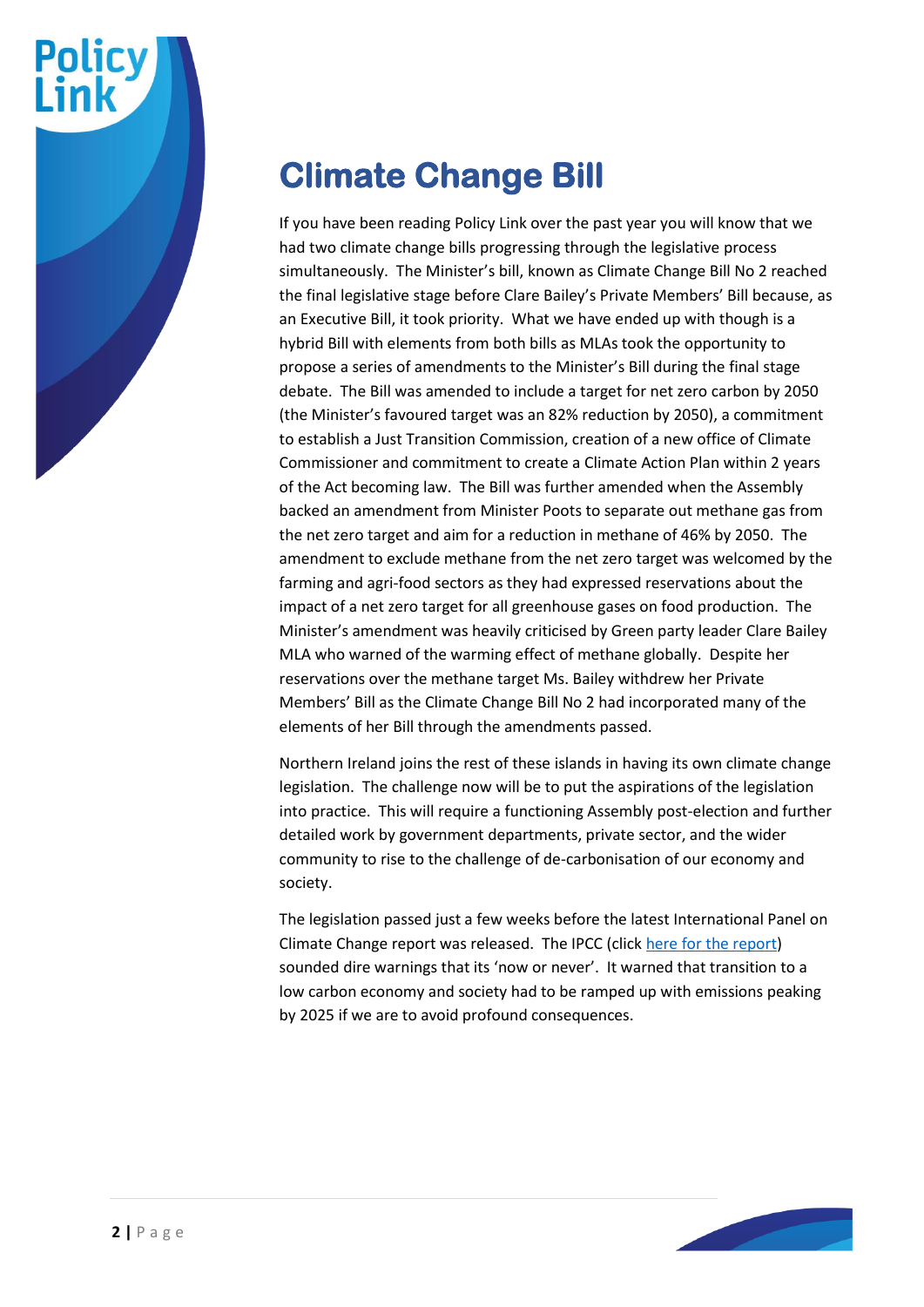#### **Rural Policy Framework – Minister's statement to the Assembly**

Minister Edwin Poots MLA made a statement to the Assembly on progress with DAERA's Rural Policy Framework (RPF) on 31<sup>st</sup> January. The RPF has been developed by the Department as a replacement for the EU funded Rural Development Programme. The RPF was subject to public consultation last summer (RCN's response can be read [here\)](https://www.ruralcommunitynetwork.org/app/uploads/2021/09/20.21.042-Rural-Policy-Framework-NI-Response-Template-final-V2-RCN-final-draft-response.pdf). The Minister reported that most respondents were supportive of the broad direction of the Framework. Additional areas raised with the Department by consultees was the challenge posed to rural communities arising from climate change and the need for additional social housing.

The RPF includes nineteen priorities for intervention under five thematic pillars:

- innovation and entrepreneurship
- sustainable tourism
- health and well-being
- employment
- connectivity

Click [here](https://www.daera-ni.gov.uk/consultations/rural-policy-framework-northern-ireland-consultation) to read the RPF consultation documents.

The Minister acknowledged the need to learn lessons from the LEADER programme in engaging rural communities in a bottom-up approach to rural development. He announced that a rural stakeholder oversight committee would be established to ensure the involvement of key rural stakeholders and rural communities to help shape the programme.

His statement didn't give an indication about the budget for the Framework because the overall Executive budget has not been resolved. He did say that DAERA aims to bid to the NI Block grant budget, Peace PLUS, EU Farm Replacement funding and Green Growth funding to secure finance for the Framework. The ambition within the Department for a significant delivery programme for the Framework appears to be there and is to be welcomed. The actual level of resource that can be realised for the Framework remains to be seen.

Click [here](https://www.theyworkforyou.com/ni/?id=2022-01-31.4.1&p=13901) to read Minister Poots' statement to the Assembly in full.

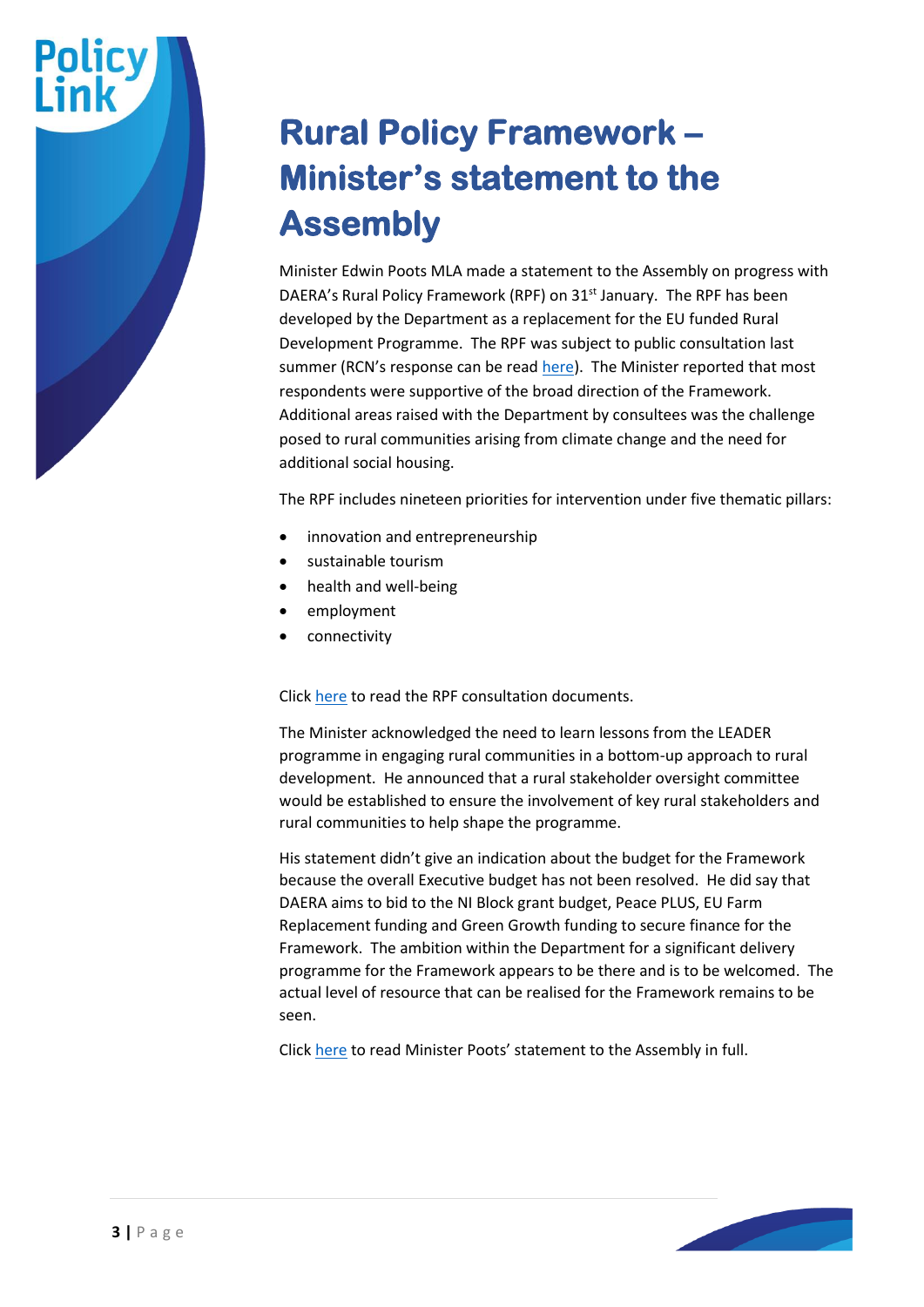# **Policy**

#### **Assembly Election in May**

The Assembly dissolved at the end of March after a 5-year term. The first three years of the mandate saw the refusal of Sinn Fein to nominate Ministers to the Executive after the 2017 Assembly election following the RHI scandal and the subsequent failure to agree on a range of issues. The Assembly was restored by the New Decade New Approach agreement in January 2020, but the Executive had barely got started again when the Covid-19 pandemic hit and the first of a series of lockdowns began at the end of March 2020. Since then, we have seen severe disruption to people's lives caused by Covid-19 and the accompanying lockdowns impacting across all parts of society. The gravest impact obviously has been the thousands of additional deaths from Covid-19 and the bereaved families left behind.

Despite the pandemic the Executive continued to function and Covid regulations were implemented differently across the UK according to decisions made by the respective devolved Assemblies. The UK Parliament provided the financial power to pay the wages of tens of thousands of workers who were put 'on furlough' and to support businesses through various grant schemes due to the disruption across many sectors of the economy. Despite the challenges the Executive and Assembly did manage to pass a series of bills – several of which are referred to through this edition of Policy Link - although many of the most pressing issues on health, education, housing, and infrastructure remain.

At the start of February, the DUP First Minister Paul Givan resigned in protest of the implementation of the NI Protocol which meant no further Executive meetings could take place as they must be jointly chaired by the First and Deputy First Minister. The Assembly continued to meet and to perform its functions and a range of Bills were able to pass through the legislative process and into law in a busy two-month period before dissolution.

#### **What happens next?**

Assembly elections take place on 5<sup>th</sup> May after which newly elected MLAs will return to Stormont. The positions of First and Deputy First Minister will then be available for the two political parties with the largest number of MLAs in each of the unionist and nationalist designations, respectively. Whichever party has the largest number of seats gets to nominate the First Minister. In practice the First Minister and Deputy First Minister positions constitute a joint office, and both must agree to work together but the post of First Minister has never been held by a Nationalist and has been seen as symbolic. Whilst Unionist protests about the implementation of the Protocol continue it is not clear whether the DUP will nominate to Executive Minister positions. Westminster legislation passed in February has extended the window of time available for the appointment of a new First and Deputy First Minister to allow space for talks

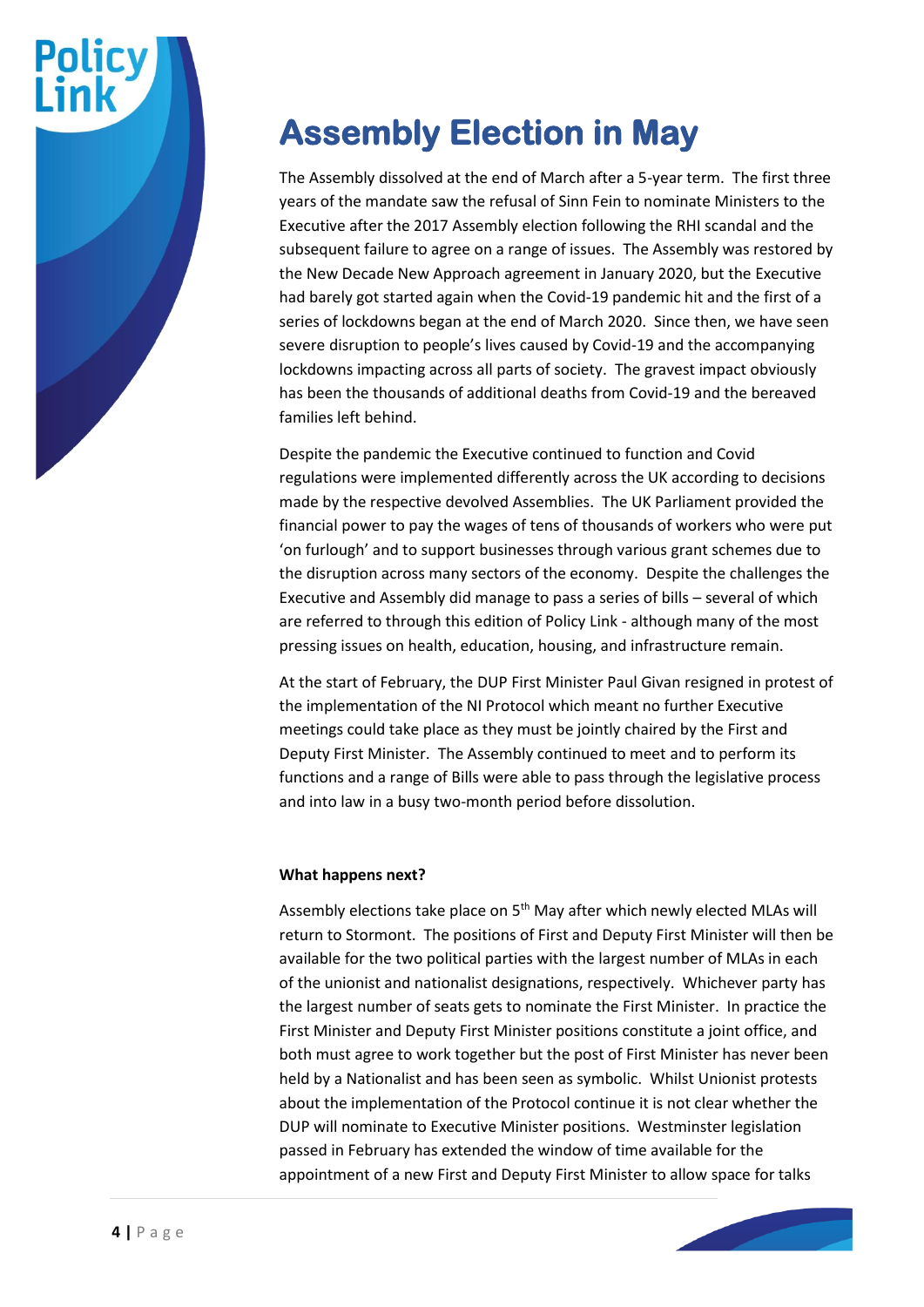## **Policy**

between parties where there are issues to be resolved. Political commentators predict that we are likely to be in for a prolonged period of negotiations postelection before an Executive can be re-established.

#### **DfC Housing Supply Strategy Consultation**

As discussed in our last Policy Link Minister for Communities, Deirdre Hargey MLA, draft Housing Supply Strategy consultation closed on 9<sup>th</sup> February (the consultation document is availabl[e here\)](https://www.communities-ni.gov.uk/consultations/consultation-new-housing-supply-strategy). The consultation's headline aim was the construction of 100,000 homes across all tenures over the next 15 years with at least one third of the 100,000 total to be social homes.

The Rural Residents' Forum response to the consultation can be read [here.](https://www.ruralcommunitynetwork.org/app/uploads/2022/04/Housing-Supply-Strategy-Consultation-feb-2022-RCN-response.pdf) RRF agreed with the broad direction of the vision, objectives and timeframe but stated that the Department needs to define in more detail what constitutes affordable housing. The RRF pointed out that further regulation of the Private Rented Sector to protect tenants should be included as a theme in the Strategy.

The Forum's key concern was that the Strategy should have committed to providing a larger proportion of social homes. The "at least 1/3<sup>rd</sup> commitment" of 100,000 sets a target of approximately 33,000 social homes to be provided over the next 15 years which averages out to 2,200 social homes per year. This is in a context of over 30,000 households in housing stress on the social housing waiting list and over 43,000 households on the waiting list in total. In March 2021, there were 6,491 applicants on the waiting list for a home in a rural area with 4077 of those in housing stress. Between 2016 and 2021 the number of rural applicants in housing stress on the waiting list has risen by 47.6%. The statistics show the scale of housing need in rural communities and the Housing Executive believes that social housing need in rural communities is underestimated as rural citizens often don't come forward to register for a social home.

The target for new social homes in rural communities in the Social Housing Development Programme is usually in the 10-12% range as this reflects the percentage of rural demand on the waiting list. 12% of an annual new build target of 2,200 homes delivered consistently over 15 years would result in 3,168 new social homes over the life of the Housing Supply Strategy. If delivered this would only house around 77% of the rural households on the current waiting list in housing stress and would make no allowance for future need emerging.

The target for new social homes in rural communities has been missed in six of the last seven years. The delivery of new social and affordable homes in rural areas where there is housing need is the ultimate indicator to determine whether this Strategy can deliver for rural communities.

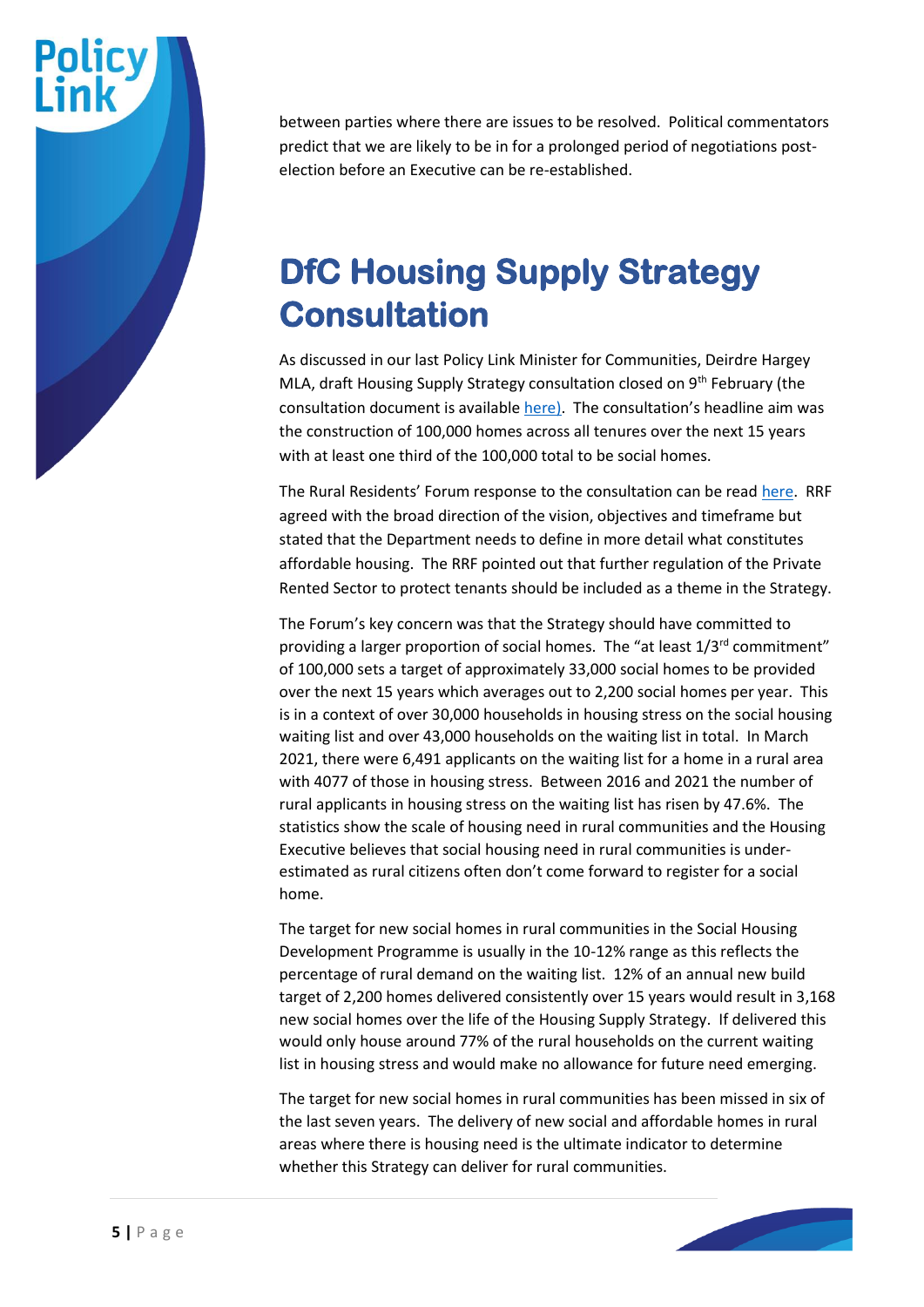#### **UK Shared Prosperity Fund Prospectus Launched**

The UK Shared Prosperity (UKSPF) Fund Prospectus was launched on 13 April by the Department for Levelling Up, Housing and Communities. UKSPF was announced in 2017 as the UK government's programme to replace EU Structural Funds post EU exit. The Prospectus and supporting documents can be foun[d here.](https://www.gov.uk/government/publications/uk-shared-prosperity-fund-prospectus/uk-shared-prosperity-fund-prospectus#ministerial-foreword) The prospectus states that the UKSPF will support the UK government to achieve its levelling up objectives which are:

- Boost productivity, pay, jobs and living standards by growing the private sector, especially in those places where they are lagging
- Spread opportunities and improve public services, especially in those places where they are weakest
- Restore a sense of community, local pride and belonging, especially in those places where they have been lost
- Empower local leaders and communities, especially in those places lacking local agency

The UKSPF has a total Northern Ireland budget of £126,854,145 over three financial years from 2022-2023 to 2024-2025. This is made up of £104,947,606 core UKSPF funding and £21,906,539 allocation from UK wide MULTIPLY adult numeracy programme. This equates to approximately £42M per annum in NI although spend will be lower in year one and will ramp up in years two and three. For comparison Northern Ireland received 510M Euro through EU Structural Funds in the period 2014-2020<sup>1</sup> equating to approximately 85M Euro per annum. The UKSPF will be delivered on a Northern Ireland-wide basis, covering all eleven local Councils.

Although we are still digesting the details as we go to publication the prospectus makes some references to involvement of the community and voluntary sector, the private sector, local authorities and Assembly departments in shaping the UKSPF Investment plan for NI but there are no details yet on structures and processes. There appears to be no reference to how the UKSPF will integrate with work the Department of Agriculture and Rural Affairs has already done in developing a Rural Policy Framework for NI. It does make reference to a range of NI Executive policies and strategies but the RPF isn't listed. There is no indication of a ring-fenced pot of funding for rural development activity post Brexit.

<sup>&</sup>lt;sup>1</sup> See<https://www.instituteforgovernment.org.uk/explainers/structural-funds> for details

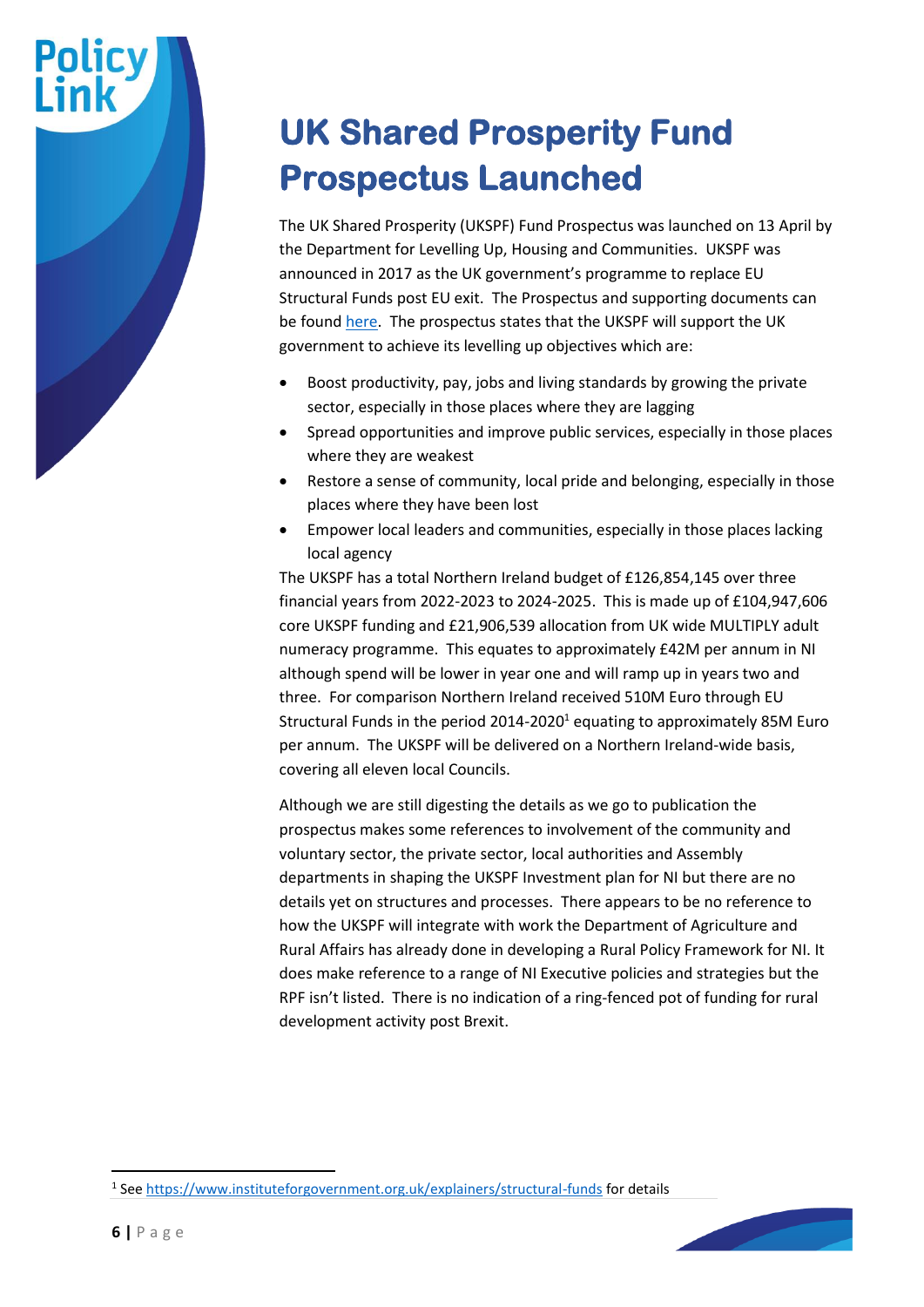#### **DfC Consultation on Intermediate Rent Outcome**

RCN responded to the Department for Communities policy proposals on an Intermediate Rent scheme. Communities Minister Deirdre Hargey MLA announced that the Department was proceeding with an Intermediate Rent scheme for Northern Ireland just before the Assembly was dissolved – the Department press release is [here.](https://www.communities-ni.gov.uk/news/increasing-supply-affordable-homes-rent-hargey)

The Intermediate Rent Model proposed by the Department aims to offer a subsidised rent to households (approximately 80% of market rent) who cannot afford to buy a home on the private market but are ineligible for social housing. The Department summary of responses to the consultation is available [here.](https://www.communities-ni.gov.uk/consultations/consultation-intermediate-rent-development-policy-and-model)

Respondents to the consultation were largely in favour of the development of this type of scheme. RCN (and other respondents ) questioned whether intermediate rent set at 80% of market rent would be affordable and might exclude a sizeable proportion of tenants. Many consultees raised the issue of ensuring the application process for Intermediate rent homes was fair and open. The consultation outcomes report states that the Department will now apply the feedback they have received. A team from the Housing Executive Research Unit and University of Ulster has been appointed to gather further information on tenant and operator perspectives on intermediate rent to inform development of the scheme. The Minister's press release indicates that the Department intend, subject to necessary approvals, to procure an organisation to deliver an Intermediate Rent scheme later this year.

#### **Investment Strategy NI Consultation**

The NI Executive is currently consulting on an Investment Strategy for NI. The Strategy states that *it provides a clear framework for planning and prioritising infrastructure investment, defining the outcomes required of that investment and setting out the mechanisms, including greater collaboration that will ensure its efficient and effective delivery*.

It acknowledges significant deficiencies in infrastructure here including in health, social and intermediate housing, water and wastewater, roads maintenance and the rail network. The Strategy sets out five key objectives required to achieve the Executive's vision:

- decarbonise our economy and society
- strengthen and protect our essential services
- build a strong, connected, and competitive region
- enhance our communities and places

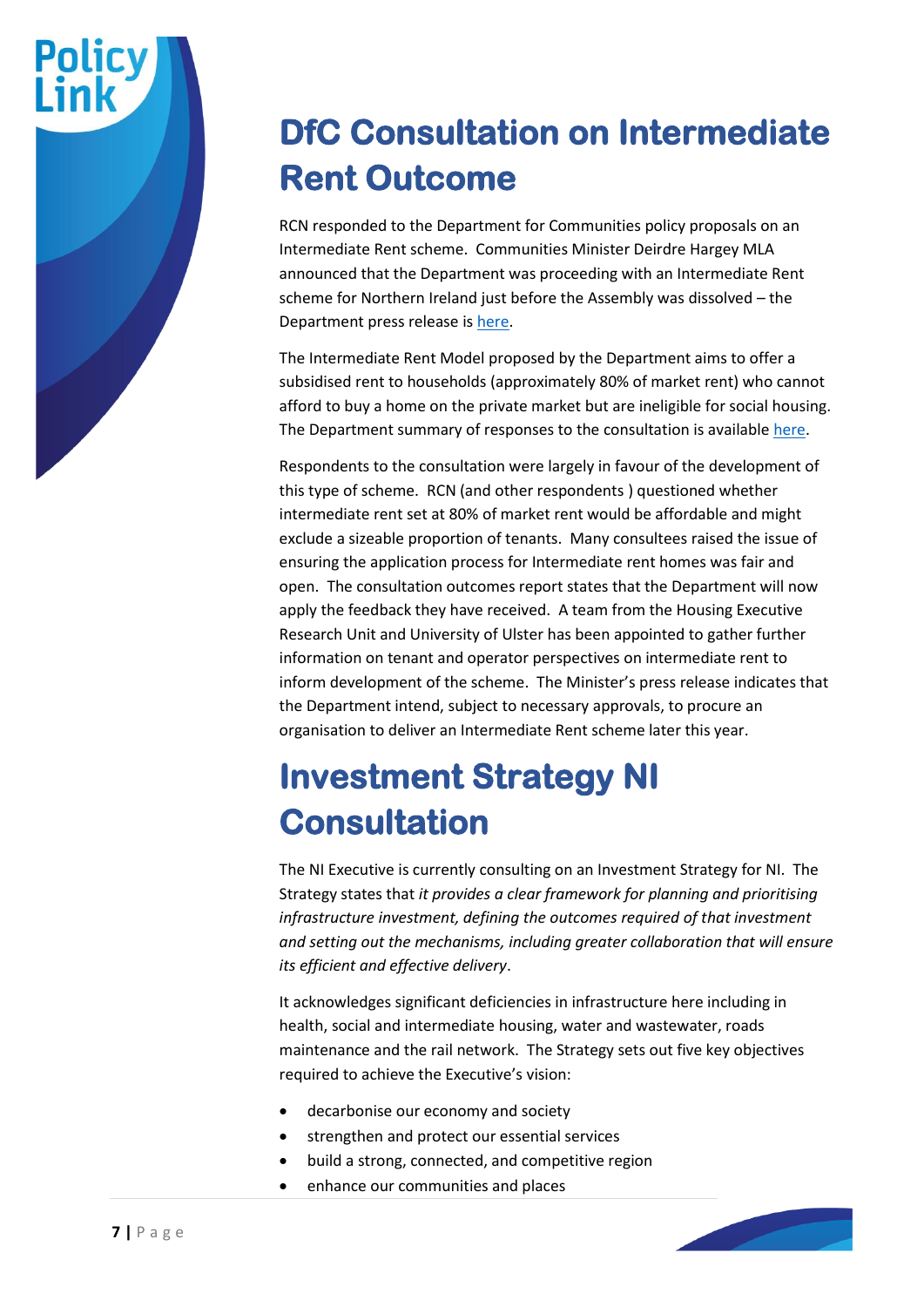

• maximise the benefits from new technology and innovation.

RCN responded to the consultation and raised issues in relation to the provision of social housing in rural communities, the need to continue to invest in connectivity to ensure rural areas have access to services and employment and the need to address public transport issues in rural NI if one of the Executive's key objectives is to decarbonise our economy and society. The consultation closed on 20<sup>th</sup> April, but the Strategic Investment Board is still encouraging people to respond. You can find the consultation documents [here](https://consultations2.nidirect.gov.uk/dof/infrastructure-2050-consultation-document/)

#### **Safe Access Zones Bill (Public Health and Well Being Bill)**

This Private Members' Bill brought by Clare Bailey MLA, requires the Department of Health to provide safe access to healthcare facilities including buffer zones/safe access zones around reproductive healthcare facilities. Such zones would mean anti-abortion protesting and harassment that would cause distress to those accessing healthcare would be unable to occur, and it would be a criminal offence to do so. The Bill also creates obligations on the Department of Health to liaise with police services to monitor and enforce safe access zones, alongside the requirement that the Department publish annual reporting in relation to effectiveness of the usage of safe access zones. This would enhance the ability of women and others, including the medical professionals who work within these buildings, to access healthcare services such as abortion and accessing contraception without fear of harassment and intimidation.

More information on the Bill is availabl[e here.](http://www.niassembly.gov.uk/assembly-business/legislation/2017-2022-mandate/non-executive-bill-proposals/abortion-services-safe-access-zones-bill/)

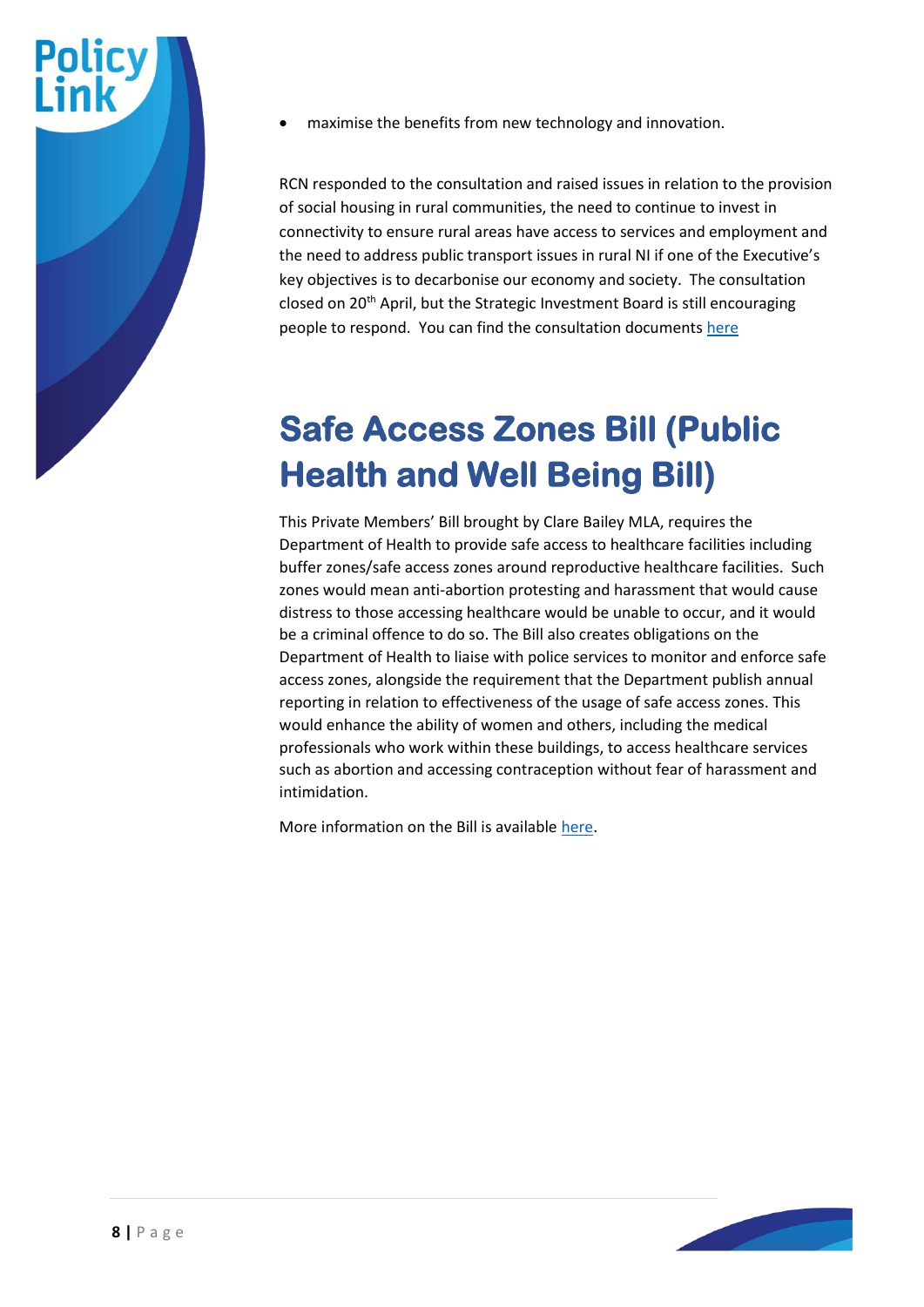

#### **Period Products (Free Provision) Bill**

This Bill, brought as a Private Members' Bill by Pat Catney MLA was to secure the provision throughout Northern Ireland of free period products, and for connected purposes. England, Scotland, and Wales each have varying schemes in place to provide sanitary products free of charge in schools and some other public buildings. Northern Ireland has been the only place in the United Kingdom where such products are not provided free of charge in schools. This Bill strives to place a duty on the Department of Health to ensure that period products are available free of charge on a universal basis in appropriate locations; and to create regulations which specify which public service bodies have said duty to ensure access to free period products.

The Feminist Recovery Plan highlighted examples of effective, gendered governance elsewhere in the world including policies related to free period products as an example. Furthermore, WRDA and the Women's Policy Group have been vocal in their support of movement towards free period products in past consultations.

More information on the Bill is availabl[e here.](http://www.niassembly.gov.uk/assembly-business/legislation/2017-2022-mandate/non-executive-bill-proposals/period-products/)

#### **Domestic Abuse (Safe Leave) Bill**

Rachel Woods MLA Private Members' Bill makes provision for an entitlement to 10 days paid safe leave in each year for victims of domestic abuse: and for connected purposes. The Bill makes this a day one right to be guaranteed to all employees. Safe Leave can help mitigate some of the barriers that victims/survivors face when attempting to seek help and support. It can also help address some of the costs of domestic abuse for employers. The Feminist Recovery Plan (FRP) has highlighted the good practice of similar policies elsewhere such as in New Zealand. The FRP supports this legislation but would like to see up to 20 days paid safe leave as a day one right which should be available to take either as a block or more flexibly.

More information on the Bill is availabl[e here.](http://www.niassembly.gov.uk/assembly-business/legislation/2017-2022-mandate/non-executive-bill-proposals/dom-abuse-safe-leave/)

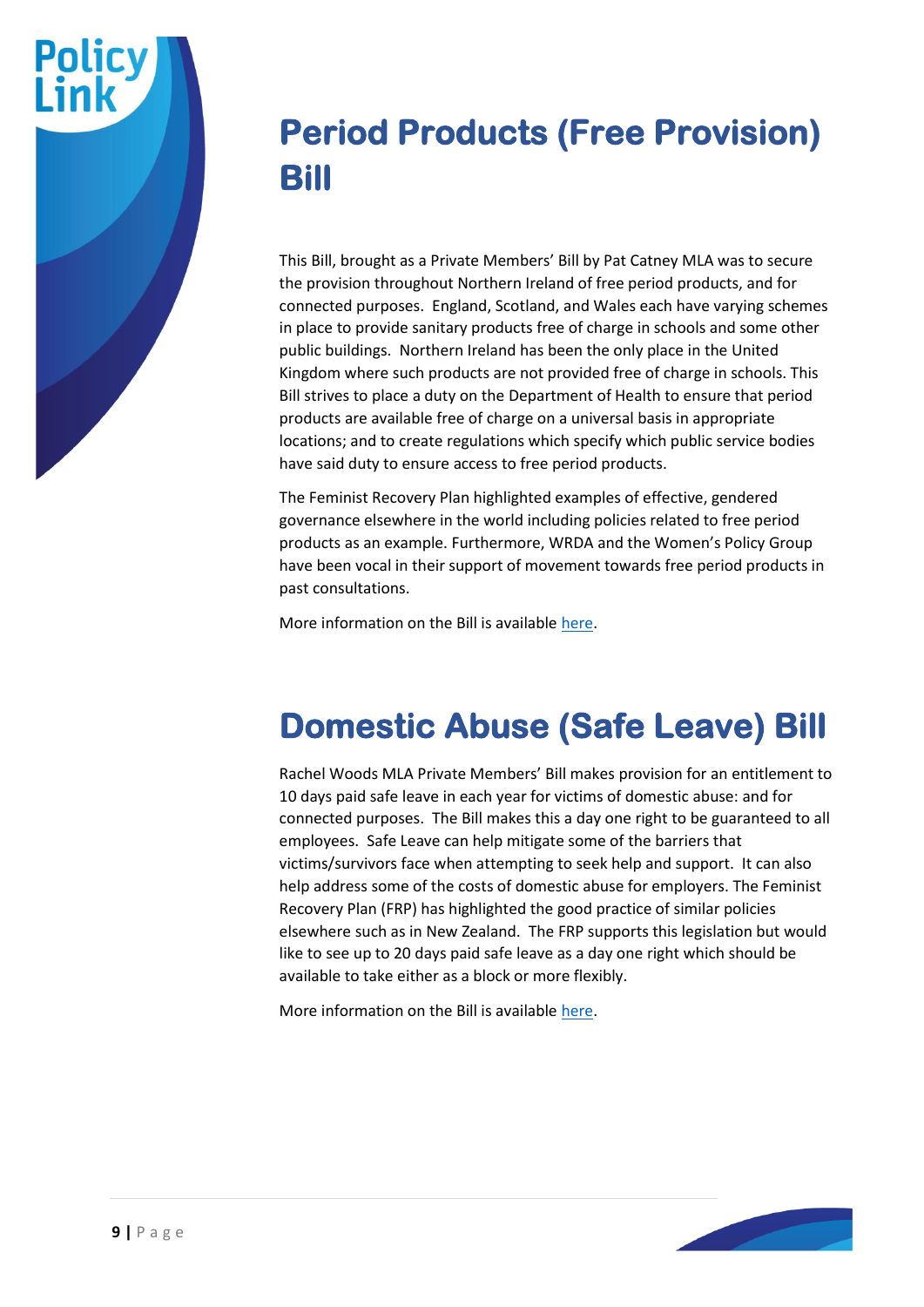#### **Preservation of Documents (Historical Institutions) Bill**

This Bill makes provision for the preservation of documents relating to certain institutions and residents of those institutions between 1922 and 1995, and to certain children of those residents. The Bill outlines the definitions of what is meant and understood by relevant documentation, relevant information, and relevant institutions. This promotes a pathway to justice for both the women and children who were abused by institutions such as the Mary Magdalene Homes by preserving information they may wish to access in the future. The keeping of historical records is also a mechanism of transitional justice to ensure non-recurrence and the potential for future truth telling projects.

The mother and baby institutions which existed across the island of Ireland perpetrated gendered abuse and trauma. They were reinforced by gendered stereotypes and assumptions in society at that time around fallen women. Victims and survivors, and their families deserve the truth of the institutional abuse that occurred; future generations deserve to be free from the repetition of similar gendered violence.

More information on the Bill is availabl[e here.](http://www.niassembly.gov.uk/assembly-business/legislation/2017-2022-mandate/primary-legislation---bills-2017---2022-mandate/preservation-of-documents-historical-institutions-bill/)

WRDA publishes a monthly Stormont and Westminster update highlighting main developments across both the Assembly and Parliament relating to women and issues within the Feminist Recovery Plan. More information on WRDA Stormont and Westminster updates are available [here.](https://wrda.net/lobbying/assembly-update/)

#### **Women's Policy Group Feminist Recovery Plan Election Asks**

As the Assembly Election 2022 approaches, many parties are developing manifestos filled with promises and commitments they will implement if we vote them in. The Women's Policy Group NI has spent the past two years lobbying for the recommendations from our Feminist Recovery Plan to be implemented, as women are still being disproportionately impacted by the COVID-19 pandemic and the ongoing cost of living crisis.

We have produced a report on WPG Feminist Recovery Plan Election Asks for the Assembly Election 2022. This summarises some, but not all, of the outstanding recommendations from our Feminist Recovery Plan that we would like to see all parties commit to. This includes recommendations relating to childcare, women's employment, violence against women and girls, education, healthcare and much more.

Read our Key Election Asks [here](https://wrda.net/wp-content/uploads/2022/04/WPG-FRP-Election-Asks.pdf)

*Rachel Powell Women's Sector Lobbyist, WRDA*

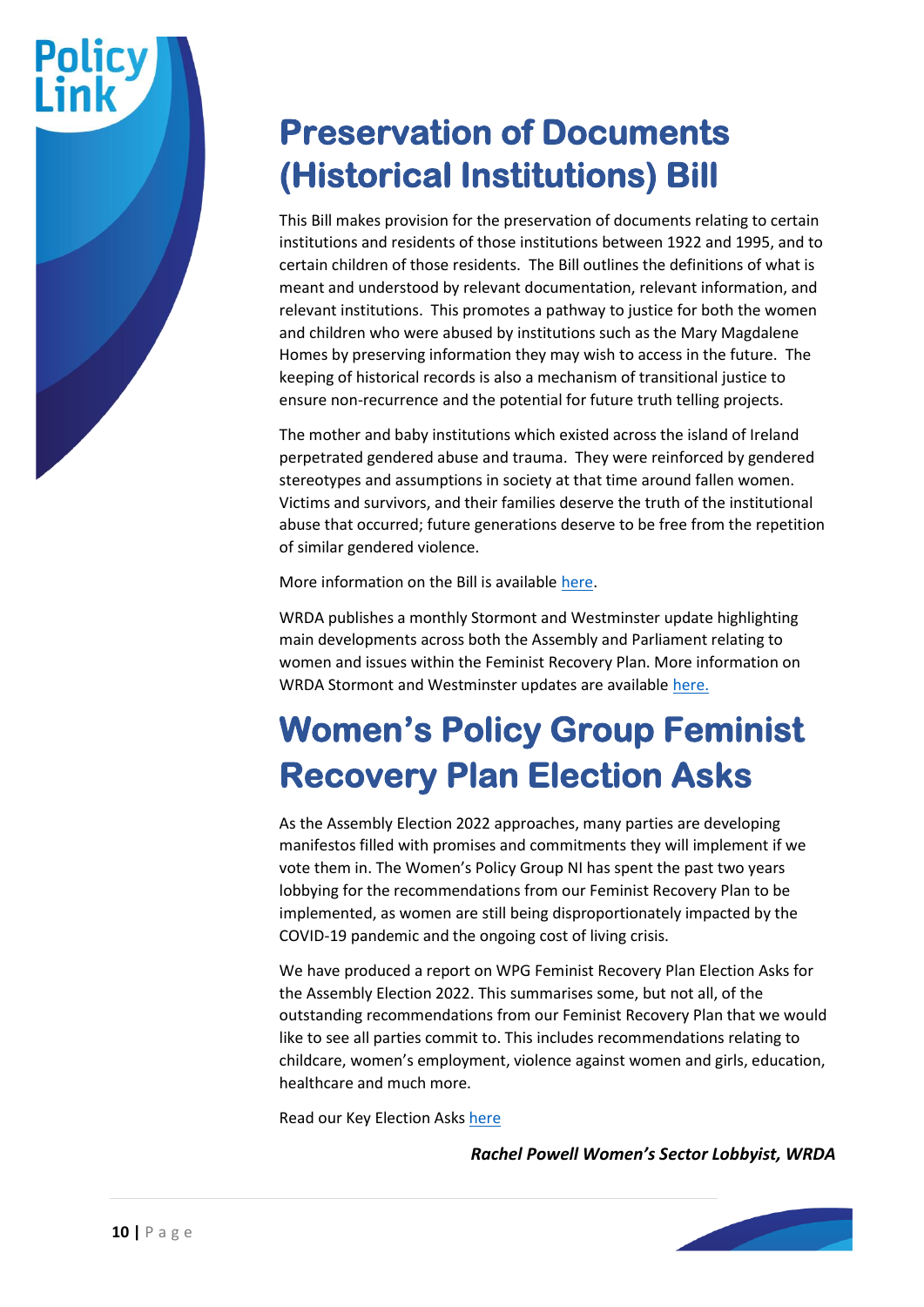

#### **Hospital Car Parking Charges Bill**

An act has been passed at the Assembly abolishing car parking charges in hospitals in NI. The act means that car parking at all NI hospitals for staff, visitors and patients will be abolished by 2024. The Act was introduced to the Assembly as a Private Members' Bill by Sinn Fein MLA Fra McCann and when he stood down from the Assembly this was taken up by his party colleague Aisling Reilly MLA. RCN responded to the Health Committee's call for evidence on the Bill. Our response can be rea[d here.](https://www.ruralcommunitynetwork.org/app/uploads/2022/04/Hospital-bill-charges.pdf) We supported the intention of the Bill to abolish hospital car parking charges as rural dwellers have less opportunity to access public transport and are more dependent on private car to meet their travel needs. Our response also highlighted the additional cost burden on rural citizens accessing specialist health services which are concentrated in fewer sites and the cost for those people with health conditions that require ongoing treatment and regular attendance at hospital.

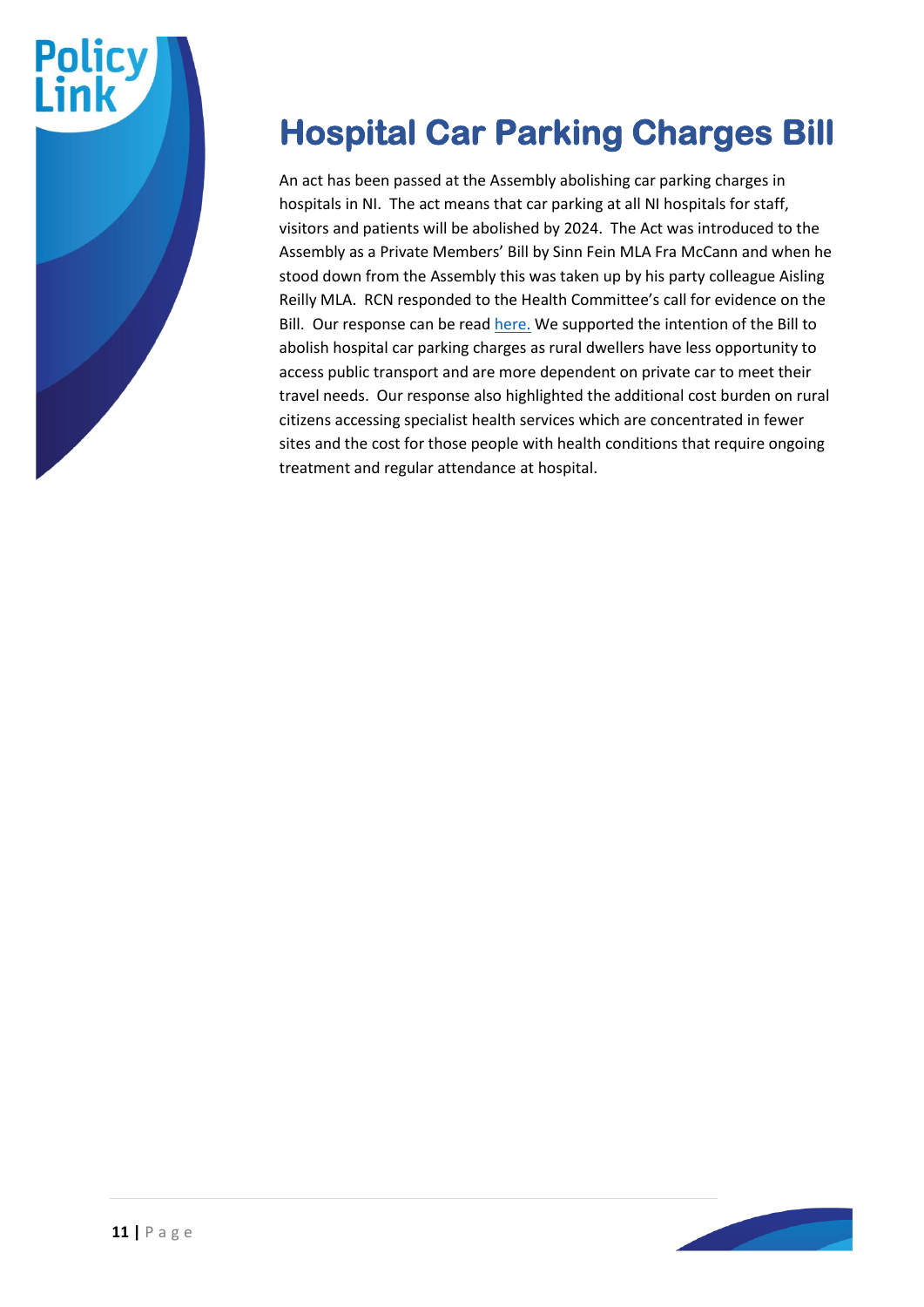#### **EA Consultation on Draft Strategic Area Plan**

The Education Authority has recently undertaken a consultation on its draft Strategic Area Plan 2022-2027. This is the latest version of the 'Area Planning' process which has been carried out since 2010/11 although earlier versions of Area Plans were undertaken by Education and Library Boards. The premise behind area planning was to take a broad look across schools in an area at primary and post-primary level, identify sustainability issues and develop innovative and collaborative ways to secure quality education for children and improve sustainability.

In our experience, area planning processes identified schools that were under subscribed (primarily in rural communities) as well as those schools that had financial challenges. The closure of schools with the highest numbers of empty desks was then implemented within the main controlled and maintained sectors with collaborative and innovative solutions very much the exception. This most recent Strategic Area Plan focuses on three Ministerial priorities set out by the Education Minister, Michelle McIlveen, in her statement to the Assembly in August 2021 including:

- Primary pupils being taught in composite classes of more than two-year groups.
- Post-primary schools that are failing to provide a broad and balanced curriculum for pupils in years 8-12.
- Sixth forms with fewer than one hundred pupils that cannot offer a full range of courses.

The consultation document contains a section on rural provision detailing the numbers of primary and post-primary schools below the sustainable school's policy minimum threshold. The consultation document notes the number of empty desks across schools of all types but there are no easy solutions to this issue. The proposed closure of a school in a rural community is an emotive issue and most school communities' campaign vigorously against closure proposals as they see it as a threat to their future, fearing a decline in young families remaining in the area. In many cases where schools have the potential to amalgamate the capital funding to build a new school or renovate on one site is not available.

Click [here](https://www.eani.org.uk/publications/consultations/public-consultation-on-the-draft-strategic-area-plan-2022-27) to view the consultation documents.